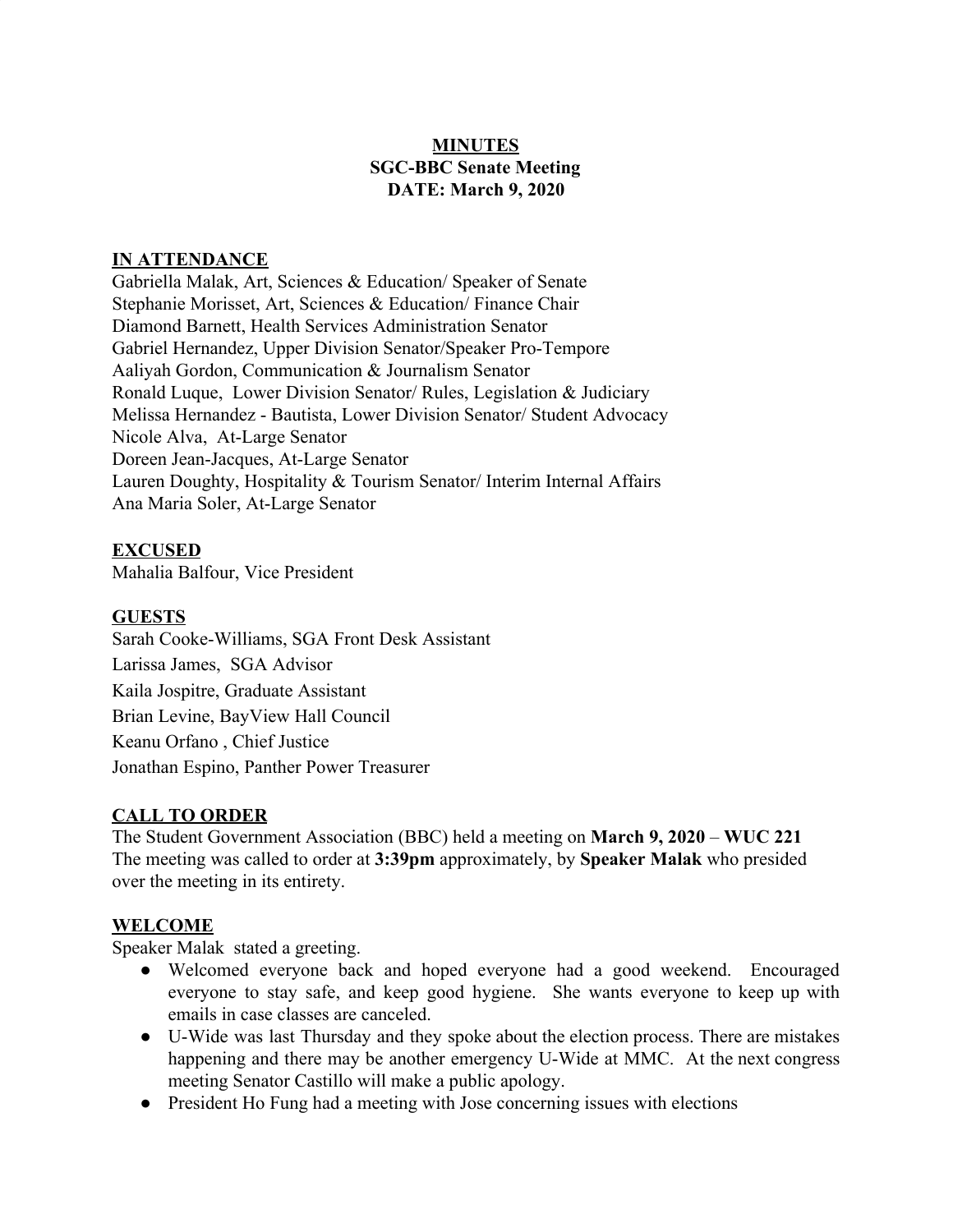- Nobody is running for Vice President or President position. E-board will work on an action plan.
- Any questions join E-board on Wednesday 1:30pm-2:30pm
- Legislations are due today
- Student advocacy had a meeting
- You can meet up with her 1 on 1 for legislation.

## **SPEAKER REPORT**

Speaker Malak…

- U-Wide was last Thursday and they spoke about the election process. There are mistakes happening and there may be another emergency U-Wide at MMC. At the next congress meeting Senator Castillo will make a public apology.
- President Ho Fung had a meeting with Jose concerning issues with elections
- Nobody is running for Vice President or President position. E-board will work on an action plan.
- Any questions join E-board on Wednesday 1:30pm-2:30pm
- Legislations are due today
- Student advocacy had a meeting
- You can meet up with her 1 on 1 for legislation.

# **SPEAKER PRO-TEMPORE REPORT**

Speaker Pro Hernandez…

- He attended the U-Wide meeting and discussed the election process.
- He is looking forward to Senator Castillo presenting his apology
- He wants you to send your March meetings to him or Speaker Malak.
- He furthered his resolution progression by contacting the FIU transportation department and Academic and Student Affairs
- He wants to set up a meeting with them

# **ADVISOR REPORT**

Mrs. James…

- Day on the Bay will happen this Saturday and a total of 153 have RSVP.
- Use the link found in the calendar invite to reserve your spot.
- There will be students, staff, and possible athletes present.
- Everyone is expected to be there.
- Tomorrow lunch, learn, and lead in will happen in regards to the primary elections that will happen in Florida.
- Sahara will email all new senators regarding payroll and those who do not get an email means that they are already set.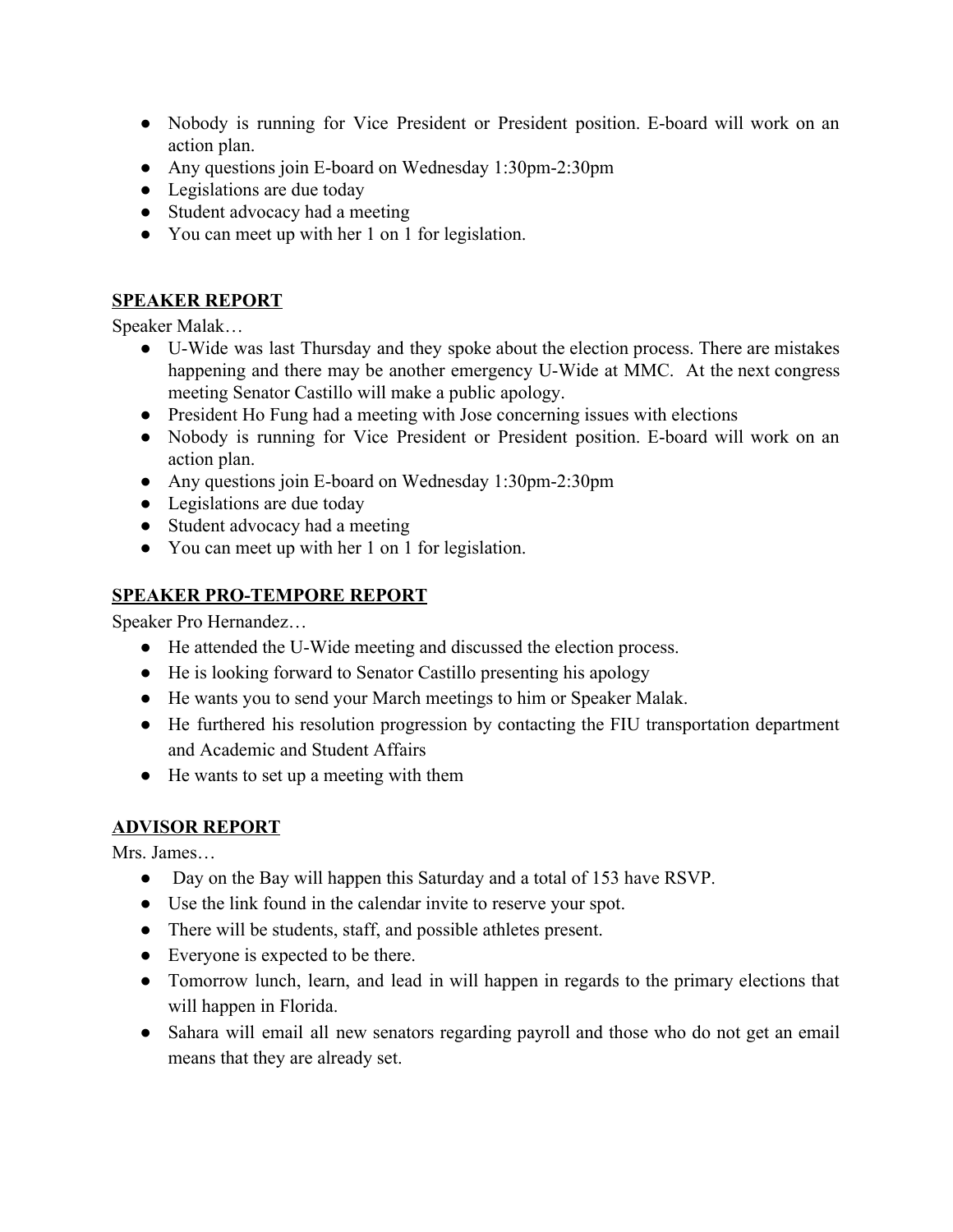- Due to Coronavirus everyone who wants to have an event between now and June needs to send an email to her so that a form can be submitted.
- Form needs to be filled out tomorrow.
- Elections are scheduled for next week, one candidate dropped out last weekend.
- Two referendums will be on the ballot and they are deleting stipends and Senate seats for MMC campus.
- Student body will vote on these.

# **GRADUATE ASSISTANT REPORT**

- She wants everyone to list all events that are happening
- Thanks Senator Hernandez- Bautista to coming out to Student Admitted Day, this past Saturday
- Yield.

# **FINANCE CHAIR REPORT**

Senator Morisset…

- Undergraduate Budget: \$1,808
- Graduate Budget:\$3,500
- There was a finance meeting last Wednesday and another will happen this week at 3Pm.
- They will discuss how to better the Finance Request form.
- They will talk about legislation appropriation for finance.
- Yield.

# **RULES, LEGISLATION & JUDICIARY (R. L. J) REPORT**

Senator Luque

- He was a little bit sick last week,
- 2020 appropriation is finished
- He wants to sponsor Henrnadez- Bautista and Senator Doughty.
- Yield.

# **STUDENT ADVOCACY CHAIR REPORT**

Senator Hernandez-Bautista…

- She talked about legislation and wants SGA to help and support to monitor Panther shuttles.
- She is planning to have an event in April and will talk to Mrs. James.
- She spoke with Jonathan about panther power
- Yield.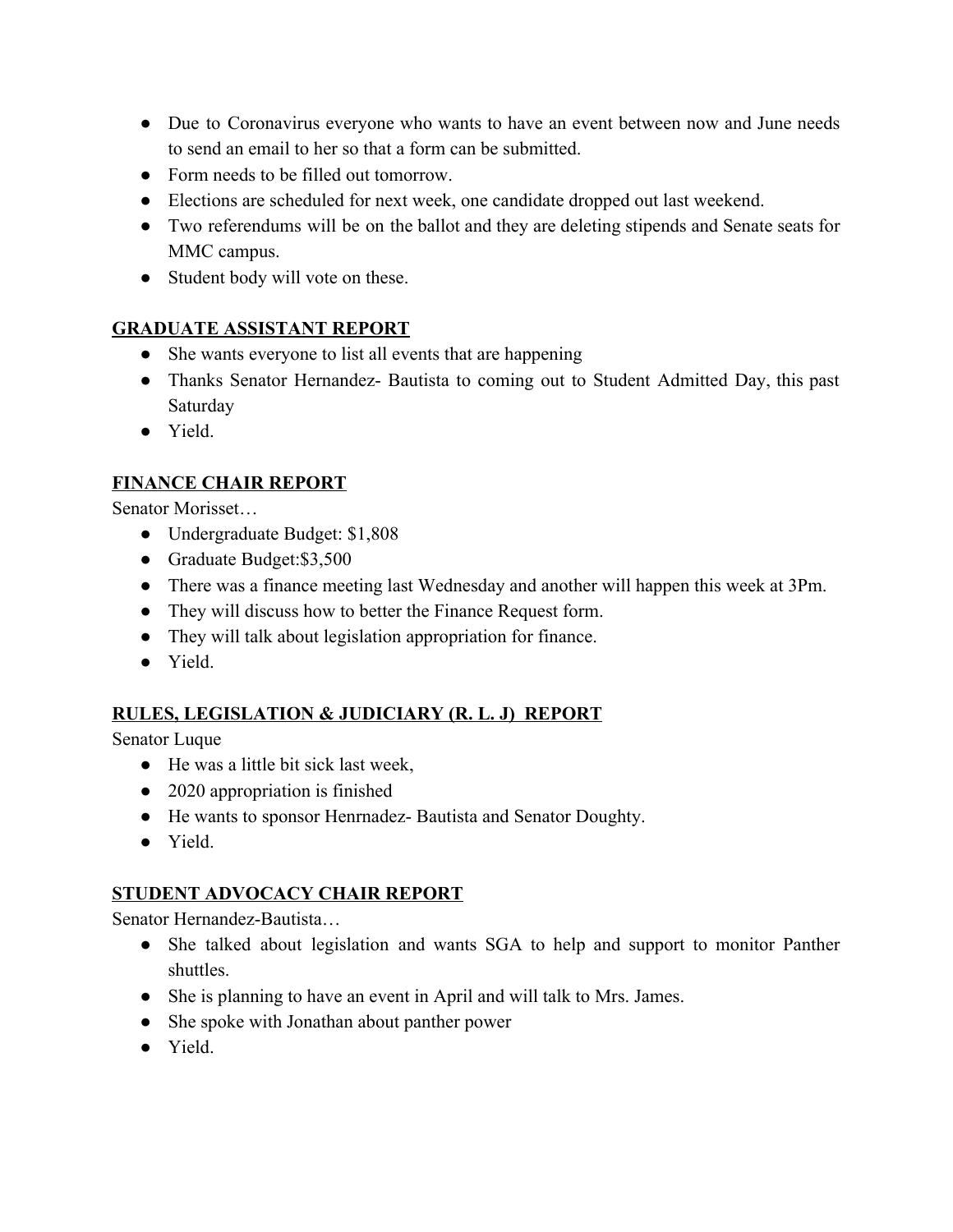# **SENATOR'S REPORTS**

Senator Gordon:

- She is still working on bill convention for E-board with Comptroller Febles.
- She is partnering with Vice President Balfour for a Women's Empowerment event.
- She is still working on recycling events.
- Yield.

Senator Barnett:

- She will meet with Speaker Malak about legislation and will meet with Senator Doughty about the survey.
- Yield

Senator Alva:

- She will talk to Mrs James about the event.
- Yield.

Senator Doughty:

- She wants to plan an event.
- Resolution will be finished by next week

Senator - Jean Jacques -

● Going to BBC science talked about research opportunities.

## **Old Business**

## **A. Approval of the minutes 3/2/2020**

- Senator Morisett moved to edit the undergraduate budget \$1,958 to \$1,808
- Senator Barnett second

## **New Business**

- **● Second Reading of Resolution** *2020.0001*
- **● Second Reading of Resolution** *2020.0001*
- Senator Luque moved to amend Senator Hernandez's name to be changed to Senator Hernandez- Bautista. Motion passes.
- Speaker Pro Hernandez moved to approve to be added to sponsor list
- Senator Luque seconds

## **Budget Presentation**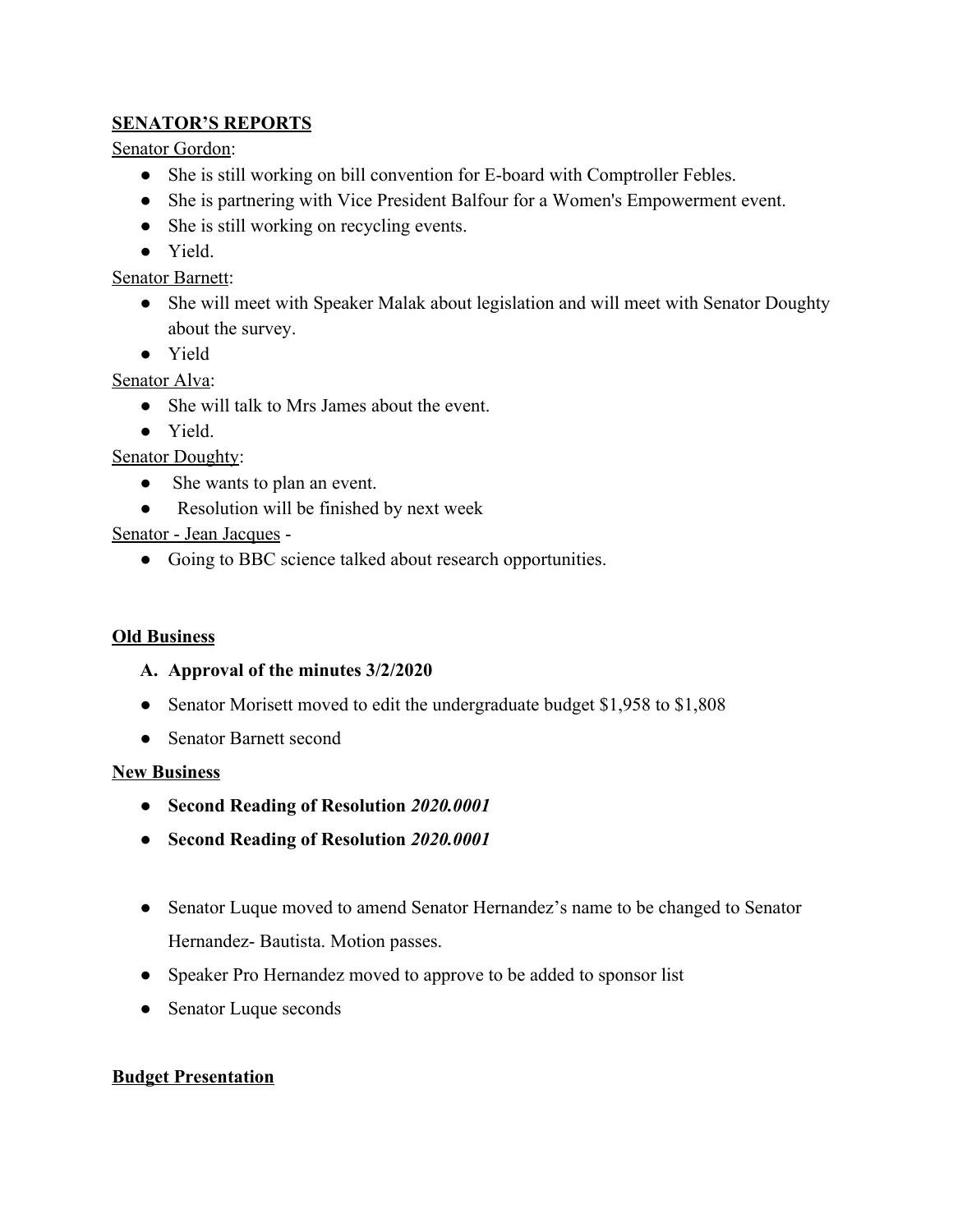Speaker Malak relinquished her chair to Speaker Pro Hernadez Speaker Malak presented: *Senator Morisset moved to approve Senator Gordon second*

> *Motion passes Senator Jean-Jacques arrived at 4:44pm Speaker Malak POP at 4:53pm Senator Barnett POP at 4:56pm*

*Brian Levine Presented Bayview Budget Speaker - Pro Hernadez relinquished his chair back to speaker Malak Senator Soler arrived at 4:59pm*

*Senator Gordon POP at 5:12pm Senator Barnett move to table to March 16th, 2020 Senator Luque seconds Motion passes.*

#### **A. First Reading of Resolution 2020.0004**

Senator Soler presented: Senator Morisset POP @ 5:20pm Senator Luque amends to add himself to the sponsor

#### **B. First Reading of Resolution** *2020.0005- Approved*

Senator Doughty added sponsors, food pantry, and WC directory Senator Luque amends to add himself as a sponsor Senator Morisett move to add the date on the event Senator Gordon moved to add herself as a sponsor, Senator Barnett seconds. Motion passes. Senator Barnet moves to add herself as a sponsor. Senator Gordon seconds.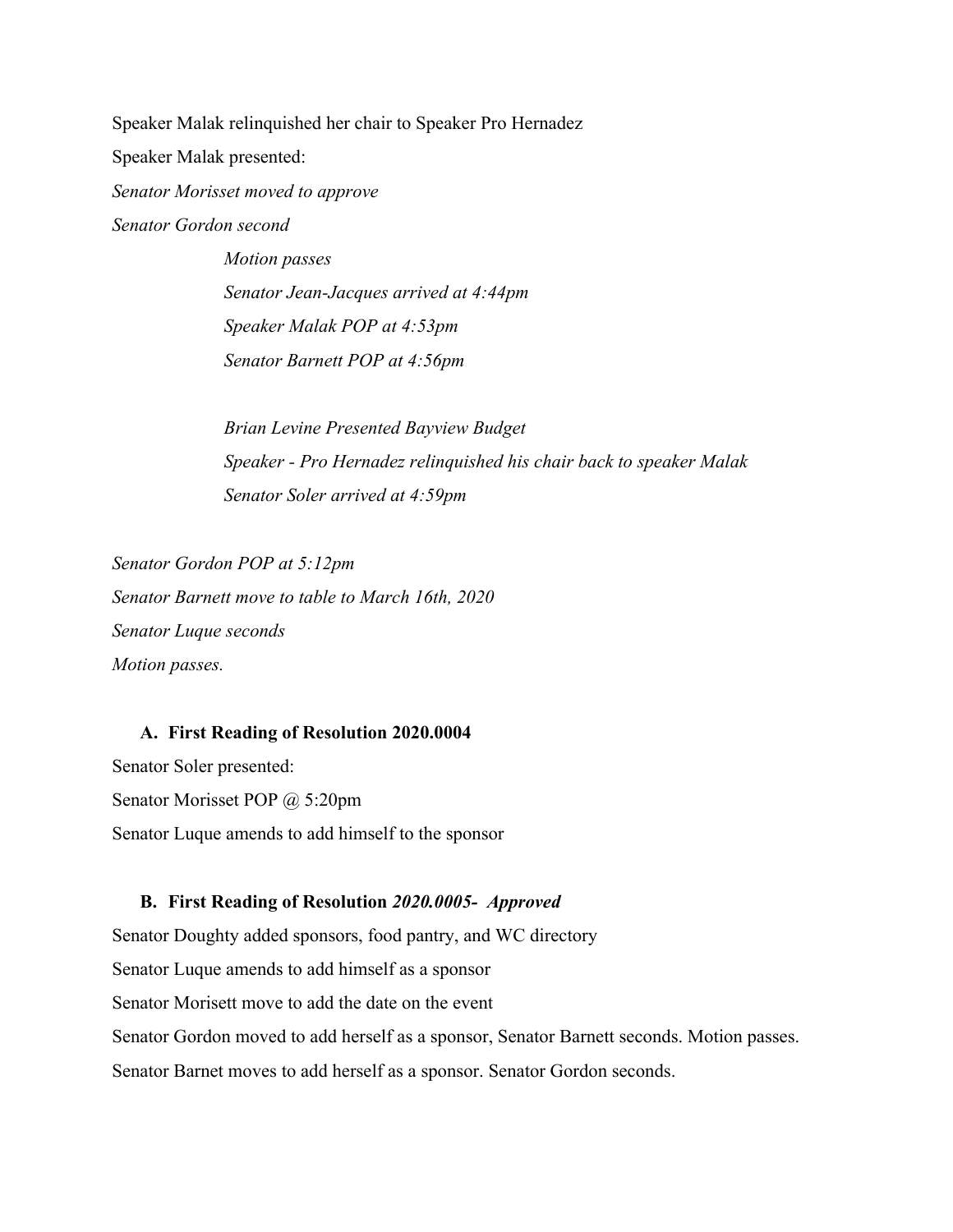Roll Call Senator Jean-Jacques: YEA Senator Alva: YEA Senator Doughty: YEA Senator Hernández - Bautista: YEA Senator Luque: YEA Senator Gordon: YEA Speaker pro Hernandez: YEA Senator Barnett: YEA Senator Morisset: YEA Speaker Malak: YEA

With a rollcall of 10-0-0, motion passes.

#### **C. Chair/Committee Nominations:**

- **a.** Internal Affairs Chair
- **b.** Operational Reviews Chair

#### **D. Finance Committee**

**a.** No nominations

#### **E. Discussion**

- **a.** Open Forum
	- **i.** Student Concerns
	- **ii.** Senate Concerns
	- **iii.** Additional Comments, Suggestions, Concerns
	- **iv.** No concerns

#### **F. Announcements**

- **● Love Your Body, Love Your Health, March 11, 2020**
	- 2pm-3:30pm
- **● Day on the Bay, March 14, 2020**
	- 8am-12pm, Check-in Panther Plaza